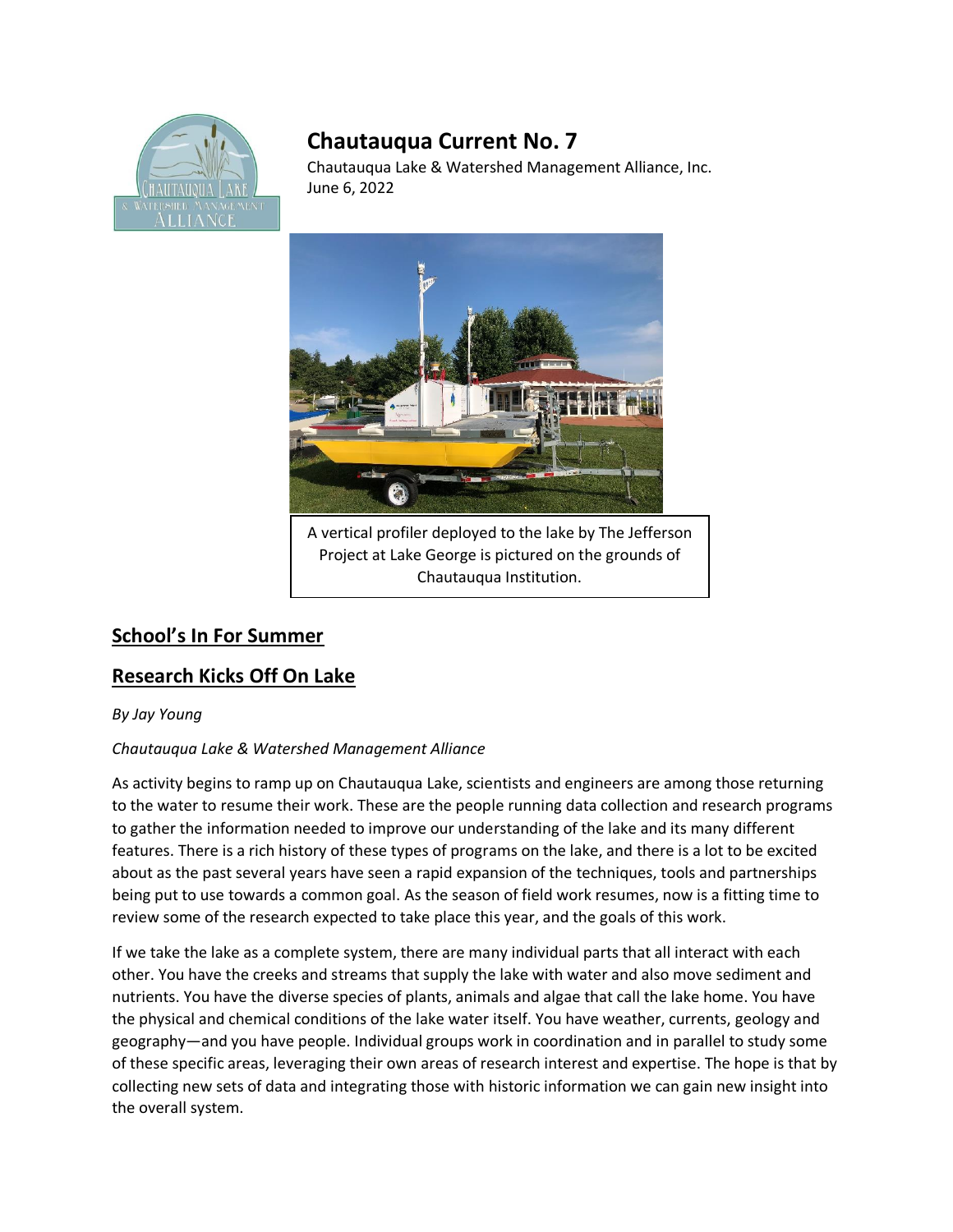Underwater plants are a key part of the ecosystem and draw plenty of attention from stakeholders. As a result, systematically recording and cataloguing plant conditions on a regular basis is a main research goal. Racine-Johnson Aquatic Ecologists have surveyed plants growing in the lake for years, often via contract with the Chautauqua Lake Association, and began building a long-term dataset in 2002. Recent surveys catalogue plant species present in both the spring and fall in order to provide researchers with a more complete picture of what is growing where, and to what extent. Racine-Johnson is expected to continue their work in 2022, as are researchers from North Carolina State University. NC State staff have been conducting research on the lake since 2020 in cooperation with the Chautauqua Lake Partnership. Traditional plant survey methods are complemented by sonar surveys which quickly measure the total plant growth in the water. Alliance staff are also continuing related work in 2022, conducting sonar surveys of select high-use areas throughout the summer as well as gathering underwater imagery. These programs provide us with multiple lines of evidence which we can use to get a clearer picture of plant growth over different timescales and in specific areas.

Plants and algae are one piece of the puzzle, and the water they live in is another. There are many different types of monitoring that can provide us with useful information about the water in the lake, and plenty of dedicated people gather those data each year. Bowling Green State University has deployed nutrient sensors since 2019 in cooperation with CLP. These machines record information every few hours on the levels of nutrients that can impact plant and algae growth—nitrogen and phosphorus. Similarly, The Jefferson Project at Lake George, now working in partnership with Chautauqua Institution, has deployed specialized monitoring platforms called vertical profilers in both basins of the lake since 2020. These collect data on water conditions from the surface to the bottom, water circulation patterns, and weather conditions. Jefferson Project sensor data are integrated with survey data, including water chemistry and algae data. These are collected for advanced analysis of the physical, chemical, and biological features of the lake and their potential effect on harmful algal blooms (HABs). A range of lake information is also collected by the Citizens Statewide Lake Assessment Program, coordinated by the New York State Department of Environmental Conservation and made possible by the dedication of local volunteers. CSLAP has been at work for over 30 years and provides us with valuable long-term data sets.

In order to supplement this in-lake research, teams also collect data from the creeks that feed the lake. Researchers from Bowling Green as well as the State University of New York at Fredonia have been actively collecting water samples from tributaries for several years, and are expected to resume their work this summer. These data can help identify specific areas of the watershed that may be contributing to lake issues like nutrient loading and sediment runoff. Collecting long-term data sets related to lake and tributary water quality is important if we want to know more about algae growth. The presence of HABs themselves is another area of focus. Since 2021, researchers from SUNY Oneonta have been at work in the lake studying the toxins that are produced by HABs and potential health concerns. Similarly, a partnership between SUNY Fredonia and other organizations is conducting research to monitor HAB signatures using specially-designed cameras mounted on drones. It would be difficult to discuss each of these initiatives in detail here, but for the past two years many of these engineers and scientists have presented to the public at the Chautauqua Lake Water Quality Research Panel. That open dialogue and collaborative spirit is expected to continue this year as Chautauqua Institution hosts the 2022 Chautauqua Lake Water Quality Conference on June 18. More information can be found at [www.chq.org/event/chautauqua-lake-water-quality-conference/,](http://www.chq.org/event/chautauqua-lake-water-quality-conference/) and links to past research panels can be found at [www.chautauquaalliance.org/category/news/events/.](http://www.chautauquaalliance.org/category/news/events/)